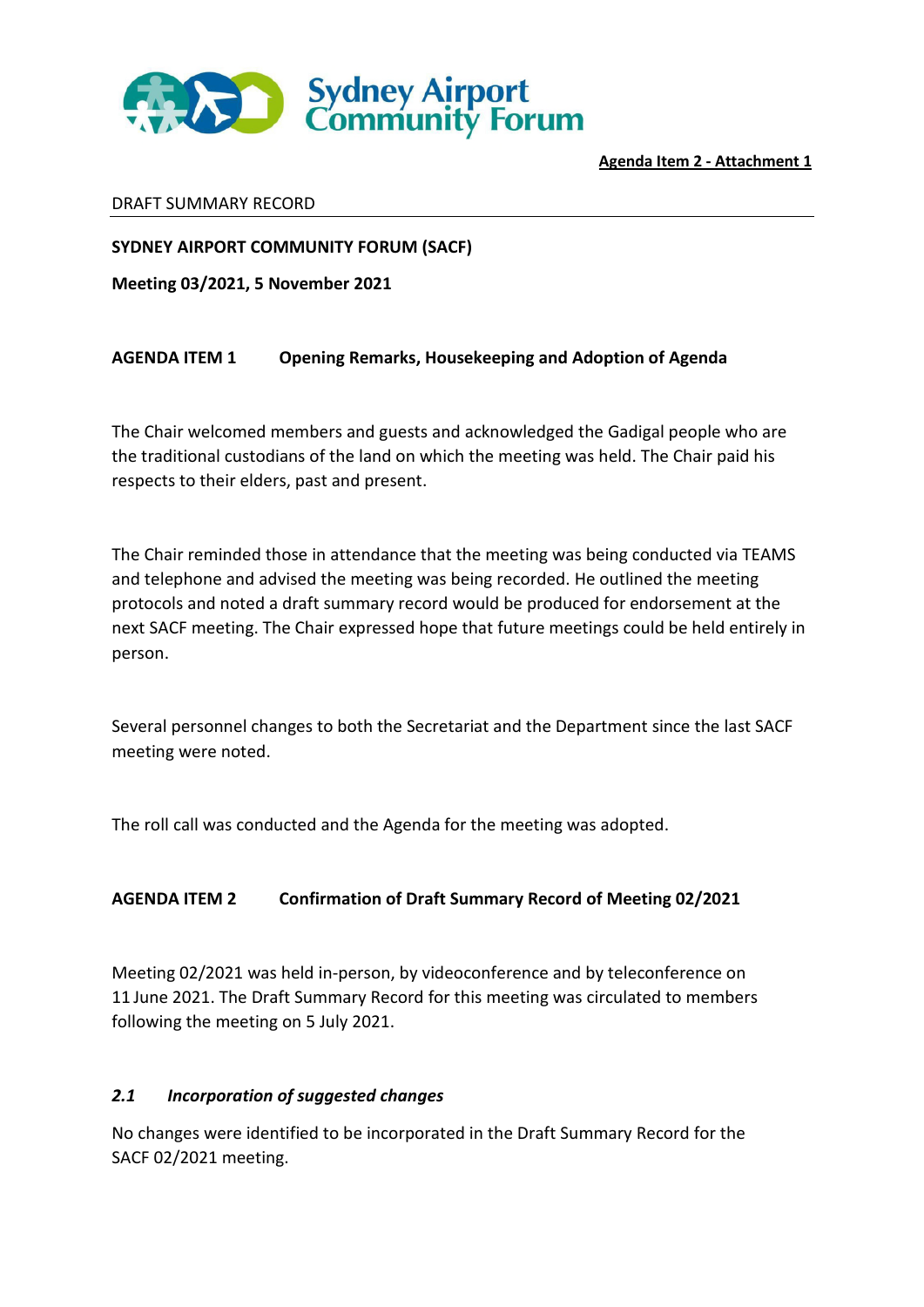

## *2.2 Action items arising from previous meetings*

There were ten Action Items raised during Meeting 02/2021:

- **Action Item 01/02** requested the SACF Secretariat to list all topics requested by members on the Agenda. This was done for this meeting.
- **Action Item 02/02** directed the SACF Secretariat to circulate all submissions made for Community Question Time during Meeting 02/2021, as well as copies of the responses back to the community members, to the SACF membership. This was done on 5 July 2021.
- **Action Item 03/02** directed the SACF Secretariat to circulate all presentations made during Meeting 02/2021 to the SACF membership. This was done on 5 July 2021.
- **Action Item 04/02** requested Airservices to investigate the reason for the high number of complainants reported in Blaxland at Meeting 02/2021. This was reported to SACF members out-of-session on 5 July 2021.
- **Action Item 05/02** asked the Chair to write to the Deputy Prime Minister requesting that the Australian Government prioritise establishing the necessary framework for undertaking the aircraft noise research requested in the Chair's letter of 31 March 2021, and setting out SACF's views on what this research should consider. The Chair wrote to the Deputy Prime Minister on this topic on 5 August 2021, and received a response on 18 October 2021. This correspondence was included in the SACF 03/21 meeting Agenda Papers and was discussed under Agenda Item 9.
- **Action Items 06/02 and 07/02** directed the SACF Secretariat to circulate the National Emerging Aviation Technology Statement and the Ministerial Statement of Expectations for Airservices Australia for the period ending 30 June 2023 to SACF members. This was done on 5 July 2021 and both documents are included in the SACF 03/21 meeting Agenda Papers.
- **Action Item 08/02** asked the Chair of SACF to write to the Deputy Prime Minister to request the procurement of the Aviation Community Advocate be expedited, as well as explaining SACF's views of the role and reporting requirements of the position. The Chair wrote to the Deputy Prime Minister on this topic on 5 August 2021, and received a response on 18 October 2021. This correspondence was included in the SACF 03/21 meeting Agenda Papers and was discussed under Agenda Item 9.
- **Action Item 09/02** requested the Department brief SACF on the growth in unmanned aerial systems as a standing Agenda Item. A Departmental Officer presented on this topic at Agenda Item 12.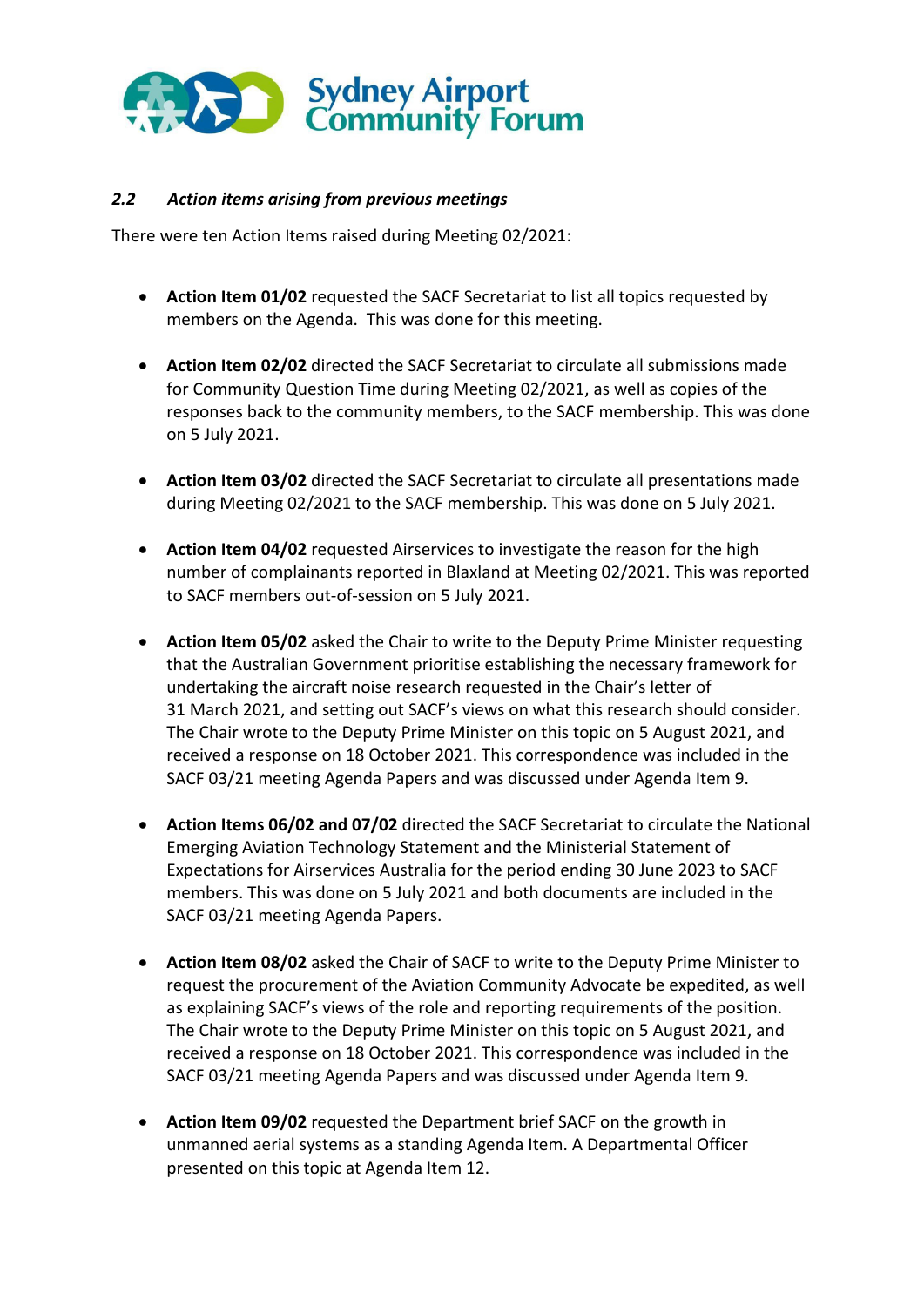

**• Action Item 10/02** requested the Australian Business Aviation Association (ABAA) prepare modelling on the noise footprint of business aircraft for their proposal. This modelling was presented to the last IMC meeting ahead of this SACF meeting. The ABAA presented to SACF at Agenda Item 14.

## **AGENDA ITEM 3 Secretariat Update**

The SACF Secretariat provided an update on correspondence and SACF contact phone line activity since SACF meeting 02/21.

#### Correspondence

Topics of note included:

- Airservices Australia's Noise Complaints Information Service (NCIS) and the Blaxland complaints discussed at Meeting 02/2021.
- ASX and Sydney Aviation Alliance proposals for the acquisition of Sydney Airport.
- Curfew dispensation for Runway 16R threshold works.
- Harris Review into Demand Management at Sydney Airport and its working groups.
- Essential Runway Safety Project at Sydney Airport.
- Community Questions on the use of the east west runway and the use of Sodprops.
- Approvals for Qantas to operate additional freight services at Sydney Airport during curfew hours until 30 December 2021.
- Sydney Traffic Control Unit consolidation and relocation to Melbourne.
- Raising of the Major Development Plan monetary trigger to \$35 million.
- Missed approach safety procedures at Sydney Airport.
- Low noise business jet operations at Sydney Airport during curfew.
- Mode 9 arrivals from the north implementation.
- Feedback on summary reporting for LTOP at the recent IMC meeting.
- Submission request for Sydney Airport Curfew Regulations Amendment 1995 freight movement allocation.
- Letters to and from the Chair and the Deputy Prime Minister concerning updated research on the effects of aircraft noise on communities and an Aviation Community Advocate role for Sydney Airport.

#### Phone Line

Since Meeting 02/2021, the SACF phone line had received no calls or messages. However, the Secretariat received a notification via email that the phone line was not accepting any calls or messages.

**Action Item 01/03** – SACF Secretariat to arrange restoration of the SACF phone line.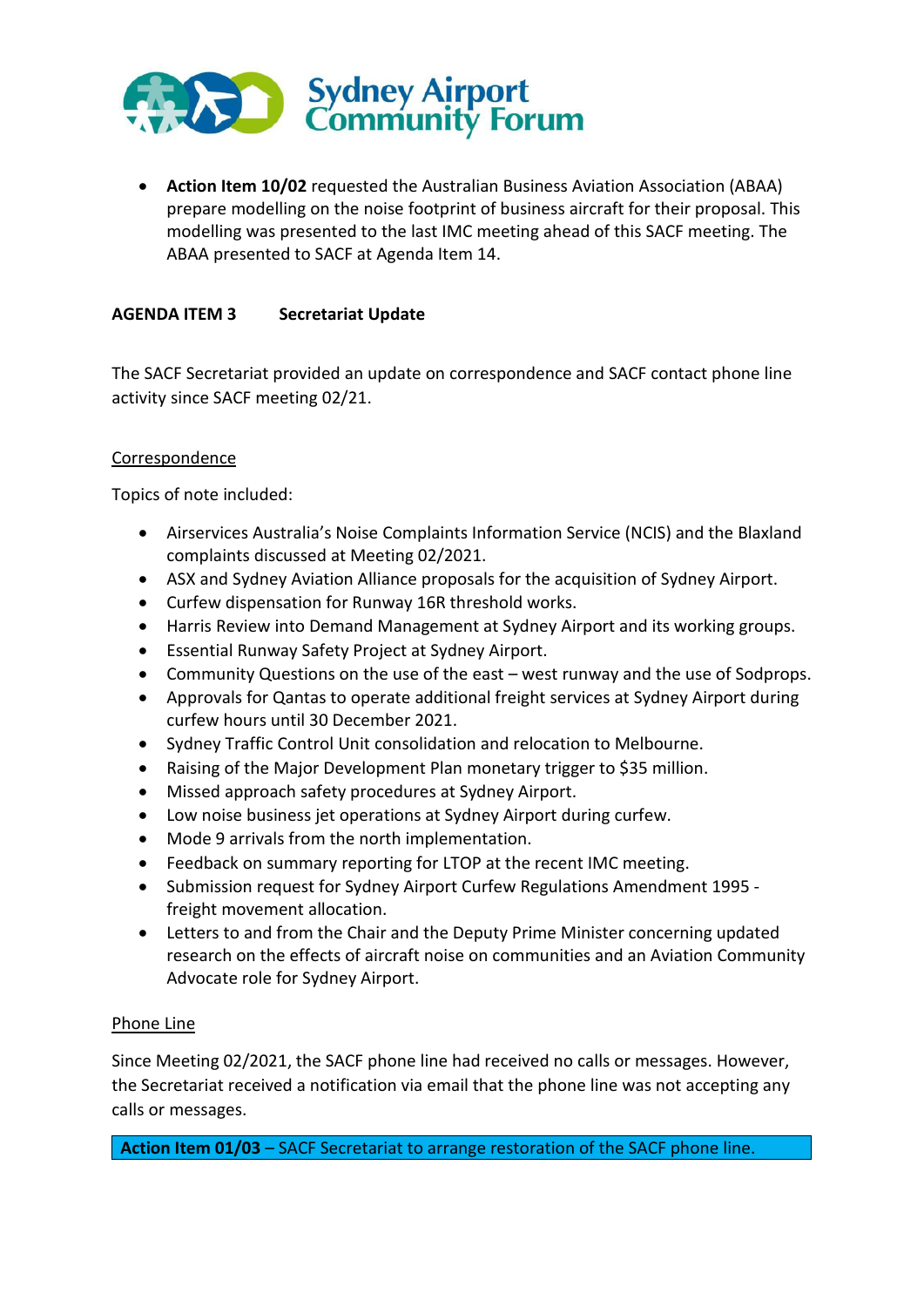

## **AGENDA ITEM 4 Airservices Australia Report**

Terry Fulton, representing Airservices Australia, provided a Tower and Operational update, and updates on noise monitors and the Noise Complaints Information Service (NCIS). Topics of note included:

## **Tower and Operational update**

- o Controllers were undertaking simulated proficiency exercises to ensure they are ready for the uptick in traffic which Airservices Australia expects to be substantial by the end of November 2021.
- o The return of an increase in traffic is expected to line up with completion of the Sydney Airport runway threshold works.
- **Noise monitor outages were:** 
	- o Penshurst missed 23 hours over 4 and 5 August 2021.
	- o Croydon missed 1 hour on 7 September 2021.
	- o Eastlakes missed 31 hrs over 8 and 9 September 2021.
- **NCIS Complaints** 
	- o The three-year average for complainant numbers per month remained fairly static, but an increase in complaints is expected with increasing traffic.
	- o While runway 25 operations reduced, runway 07 operations increased in October 2021 with an increased number of complaints.
	- o Increases in complaints for July 2021 is explained by the uptick in traffic for a short time prior to the onset of the delta strain of COVID-19.

#### **AGENDA ITEM 5 Sydney Airport Demand Management Scheme Review**

#### **(Harris Review) and the Technical Working Group B - Cap Matters**

John Clarke, nominee representing the Federal Member for Bennelong, presented to members on the Movement CAP, Review of the Sydney Airport Demand Management Scheme (the Harris Review), and the operation of the Harris Review Technical Working Group B. Topics of note included:

- Demand Management is a noise abatement measure that places a limit on aviation activity at Sydney Airport to protect the community by providing a maximum movement limit of 80 movements per regulated hour.
- The origin and background to the four Harris Review Technical Working Groups and that Technical Working Group B is concerned with the Movement CAP.
- Implementation of the Movement CAP, regional access, and slot management are within the scope of the Harris Review.
- The Harris Review recommendations regarding the Movement CAP with consideration of Stranded Slots, the Clock Hour rather than the Regulated Hour, and the Recovery Mode.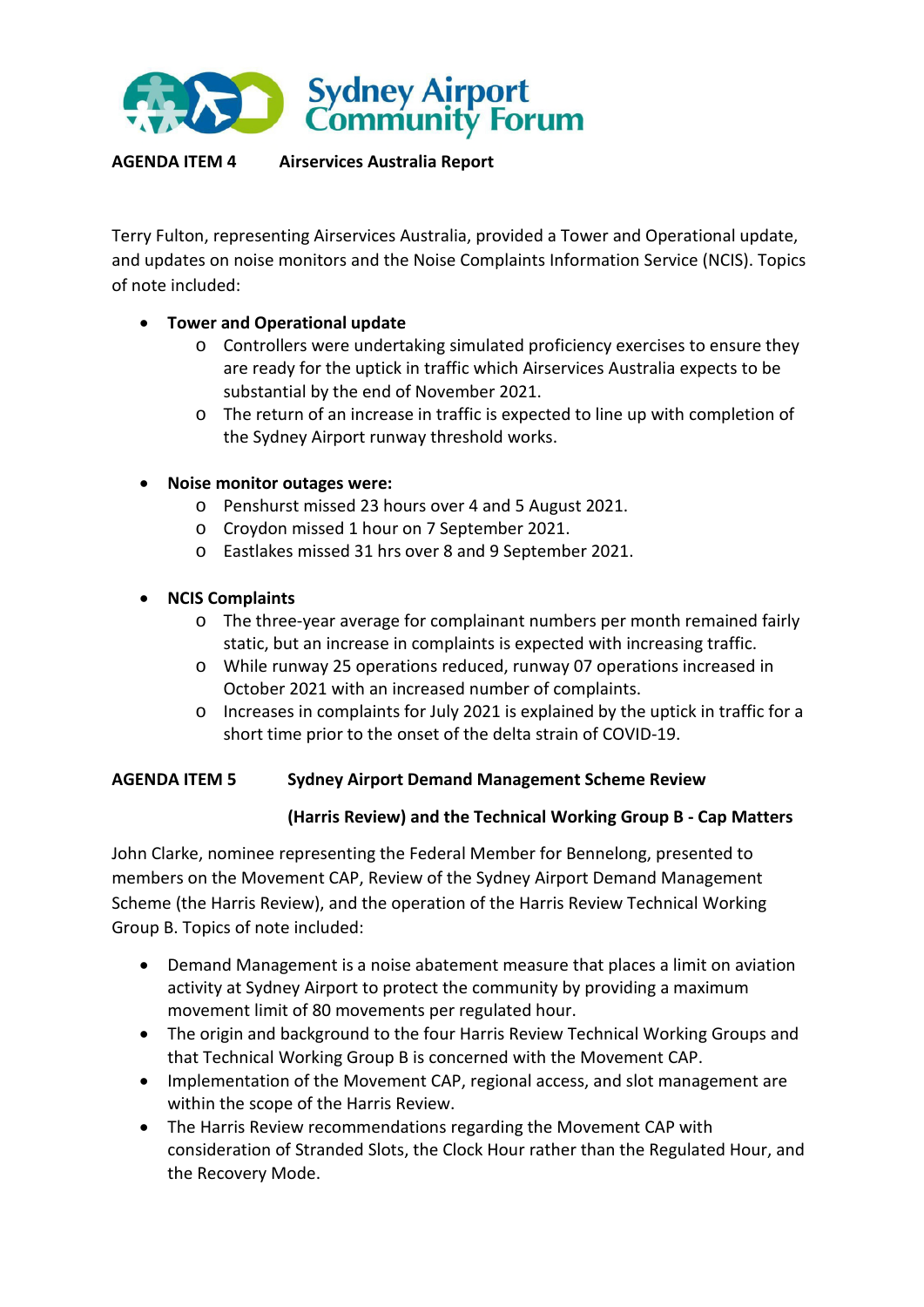

- The 80-movement per regulated hour is an essential safeguard mechanism.
- The administration of Technical Working Group B.

## Further Discussion

John Clarke's presentation was followed by discussion amongst the members. Topics of note included:

- The purpose of the Harris Review and its Terms of Reference.
- That the Movement CAP, as a measure to protect the community, does not need to change.
- The Rolling Hour and the Clock Hour.
- The airport having an absolute logistical maximum capacity of around 86 movements per hour, and 30 planes in 15 minutes was not possible.
- Moving to the Clock Hour could not result in 120 movements per hour.
- Stakeholders are conscious of the sanctity of the 80-Movement CAP.
- Within the sanctity of the Movement CAP, reform is wanted that allows achievement of higher efficiency at the airport paying due respect to community impact.
- There is no evidence that the Movement CAP inhibits the Recovery Mode.
- Physical and technology constraints prevent the extreme case of 120 movements per hour from being reached in the short term.
- Technical Working Groups discussing the impacts of changes to Sydney Airport Demand Management in the context of legislation sun-setting objectives and the recommendations made by the Productivity Commission and the Harris Review.
- Factors that would increase airport capacity and potentially challenge the current Movement CAP.
- Runways and fleet mix as the fundamental constraints on the airport that limits the number of flight paths to and from the airport.
- Governance and the conduct of the Technical Working Groups and referral to the Department of Infrastructure, Transport, Regional Development and Communications.

## John Clarke proposed the following resolution:

*SACF strongly supports that the current movement limit and definition of the Regulated Hour at Sydney Airport as a key noise abatement measure that intentionally places a limit on aviation activity to protect the community from being overwhelmed by constant aircraft noise pollution, and notes it has the support of all sides of politics.* 

*SACF endorses the brief from John Clarke on the Sydney Airport Demand Management (SADM) Review, Technical Working Group (TWG) B and resolves that The Chair write to the Department of Infrastructure, Transport, Regional Development and Communications expressing in the strongest possible terms SACF's disappointment and concern at the processes, conduct and current direction of the Sydney Airport Demand Management (SADM) Review, Technical Working Group B, looking at movement cap matters.*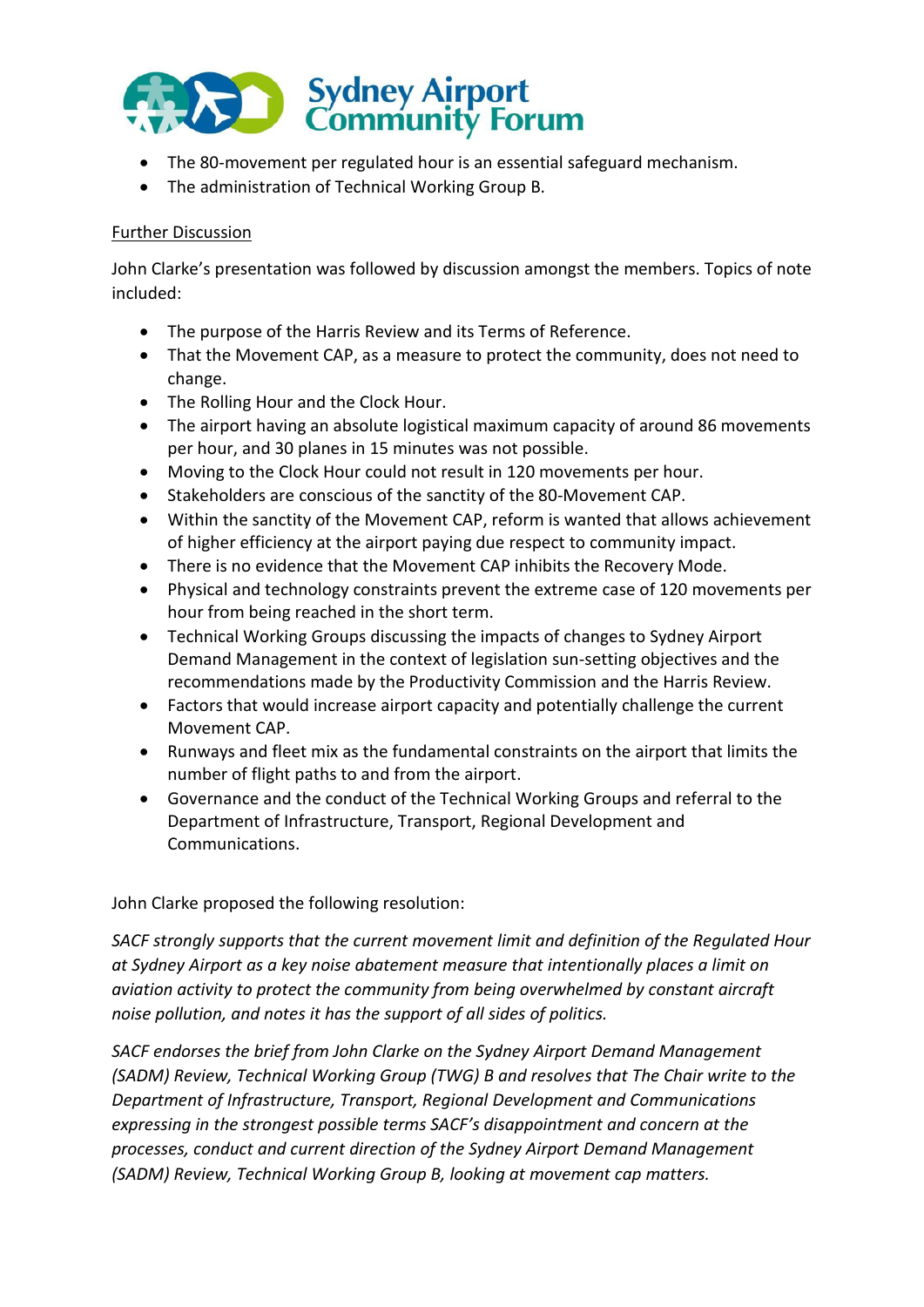

Discussion from members on the resolution produced the following key points:

- That it should be split into two resolutions:
	- o The first being a reaffirmation by SACF that it strongly supports the current regulated movement limit.
	- o The second being the endorsement that there should be an approach to the Department regarding the Sydney Airport Demand Management Review and the Technical Working Group B.
- That the resolution of all the motions preempts the process and so is premature.

The Chair concluded the discussion of the resolution with the following points:

- There is a strong feeling that the process should be allowed to conclude albeit mindful of the concerns raised.
- Jon Stewart, nominee representing the Federal Member for Bradfield and John Clarke, nominee representing the Federal Member for Bennelong, would work with the Chair to formalise a resolution that doesn't impact on the direction of the review, but does address the issues:
	- o Of management of the Technical Working Group B without preempting the outcome of the Technical Working Group B deliberations on the Harris Review recommendations with regards to the Movement CAP.
	- o Of the processes of reporting Technical Working Group B meetings and circulation of a meeting records.

**Action Item 02/03** – A resolution to be formalised for the next SACF meeting regarding the operation of the Technical Working Group B by John Clarke and Jon Stewart working with the Chair.

#### **AGENDA ITEM 6 Sydney Airport Update**

Ted Plummer, representing Sydney Airport Corporation Limited, provided an update on operations and upcoming developments at Sydney Airport. Topics of note included:

- **Main North South runway threshold rebuild project** 
	- o Since 31 July 2021 the busiest flight path to the main runway from the north was temporarily shut down.
	- o As completion is due in a few weeks, a letterbox distribution to affected residents will occur.

#### **Sydney Gateway Road project**

- o Preliminary works and demolitions are occurring.
- o An active transport strategy is being prepared jointly with Transport for New South Wales.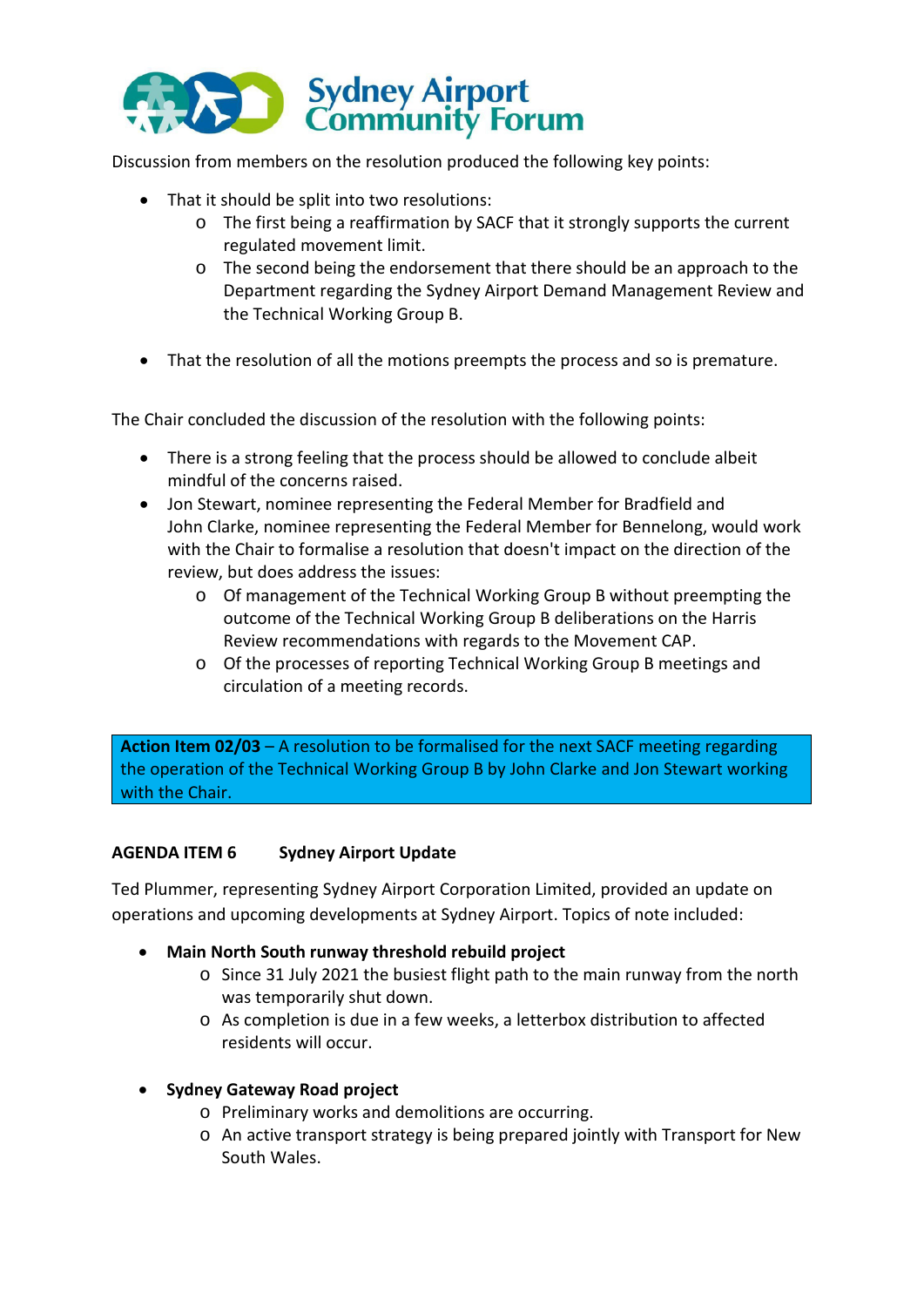

o There is close engagement with the Bayside Council, the Inner West Council and the local and peak bicycle user groups.

## **Sydney Airport and Bayside Council partnership**

- o Sydney Airport is contributing around \$5 million to a new community and environment fund created by the Sydney Airport and the Bayside Council.
- o This contribution will enable the upgrade of the waterfront park and slides at the Botany Aquatic Centre.
- o The fund will generate about \$12 million over 10 years.
- o A \$1 million tree planting project over 5 years is also being funded.

## **Post COVID recovery**

- o Qantas is bringing back the approximately 11,000 people temporarily stood down.
- o Duty free is back in the international terminal with staff returning.
- o International airline seat capacity will reach 16% of pre COVID seat capacity by the end of November 2021, increasing to nearly 40% in January 2022.
- o Domestic seat capacity is expected to grow from 25% of pre-COVID capacity in November 2021 to 89% of pre-COVID capacity in January 2022.

## **AGENDA ITEM 7 Implementation and Monitoring Committee (IMC) Report**

Kevin Hill, SACF Community Representative for the South, reported on the Implementation Monitoring Committee (IMC). Topics of note included:

- The two IMC meetings since the last SACF meeting held in July and September 2021.
- Mode 9 LTOP flight paths were discussed and a draft agreement is in development.
- The LTOP gap analysis is still on hold due to resourcing at Airservices Australia.
- Movement of the Air Traffic Control to Melbourne was discussed briefly.
- Curfew movements of business jets was discussed.

## Further Discussion

Bob Hayes, SACF Community Member for the North, then discussed the work with Airservices Australia on a high and wide version of Runway Mode of Operation Mode 9.

# **AGENDA ITEM 8 Proposed Relocation of Sydney Air Traffic Control Unit to Melbourne – Status Report and Aircraft Noise-Related Risk Assessment and Management Plan by Airservices Australia**

Terry Fulton, representing Airservices Australia discussed several key points in relation to the following topics: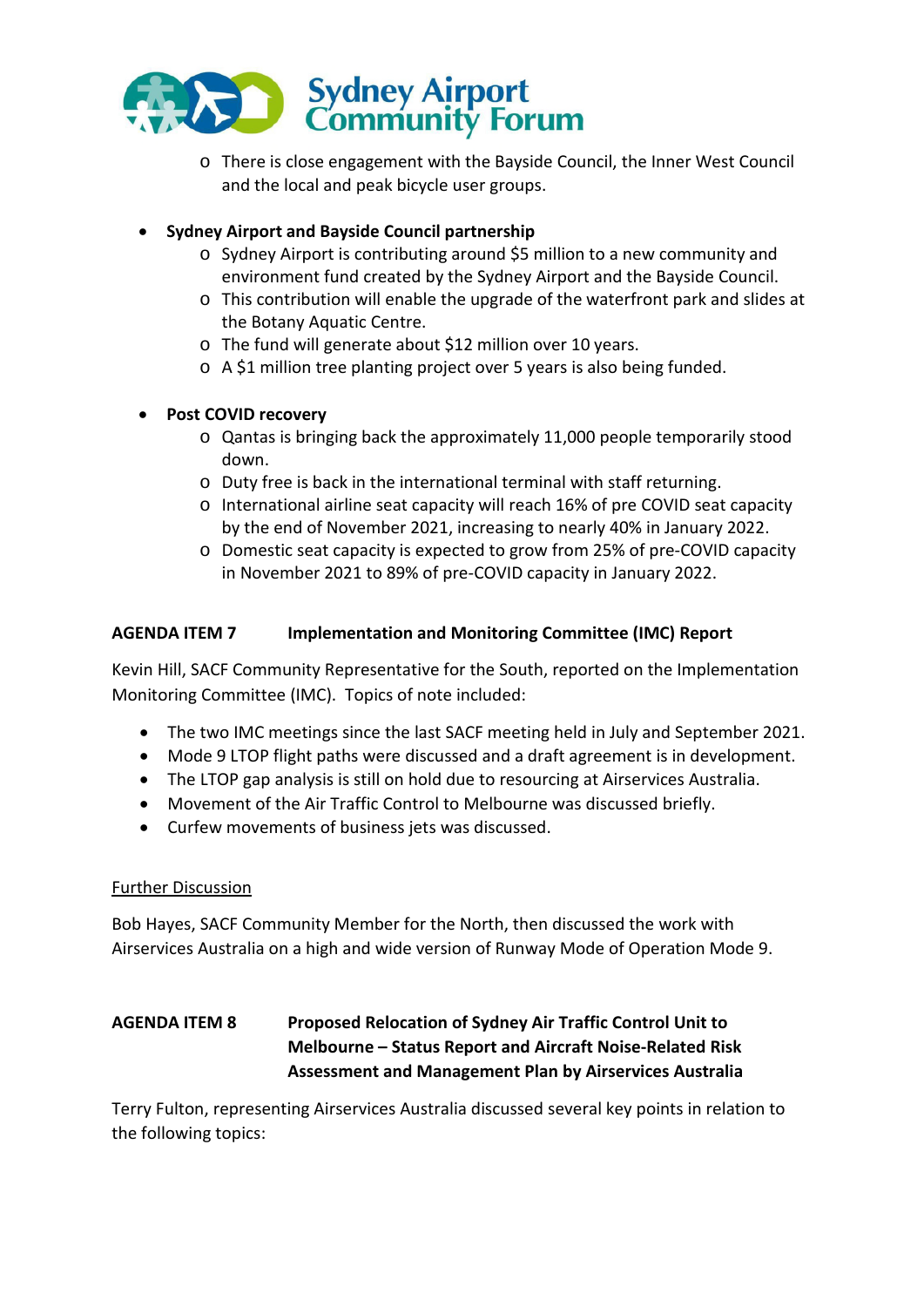

- What Airservices Australia does 24/7, 365 days a year, its key infrastructure, locations and services.
- Drivers for change arising from:
	- o COVID-19 highlighting the need for greater resilience and flexibility.
	- o The need to support industry recovery and growth.
	- o Sydney Basin growth.
- Transition arrangements for the delivery of Sydney terminal services from Melbourne Air Traffic Service Centre.
- The consultative process, planning, and risk mitigation.

The key points discussed included:

- Terminal Control Units in in Adelaide and Cairns were previously relocated into and integrated with the Brisbane and Melbourne centres.
- Melbourne Air Traffic Service Centre provides Airspace services in and around Perth, the mine fields of Western Australia, and out over the Indian Ocean.
- Delivery of Sydney terminal services from Melbourne Air Traffic Service Centre:
	- o No service change (no impact on LTOP or aircraft noise).
	- o No change to any of the modes or mode support.
	- o No required job losses but access to deeper pools of highly trained Air Traffic Controllers to deliver greater resource resilience levels.
	- o The existing Sydney Terminal Control Unit facility is nearing the end of its life.
- The Melbourne facilities have greater resilience with duplicated data communication systems, cooling and power systems, and so interruption of service to Sydney Airport is less likely.
- Detailed Sydney Terminal Control Unit transition planning is based on the preferences of staff.
- There are no forced job losses or relocations, and staff options include:
	- o Remaining in Sydney (to work in the Sydney, Bankstown, or Camden towers, or possibly the Western Sydney Airport tower in the future);
	- o Transfer to the Melbourne Air Traffic Service Centre;
	- o Transfer to any other location across Australia; or
	- o Exercise a voluntary redundancy option.

## Further Discussion

The key discussion points raised by members were around risks for the implementation of the project and the consideration provided to employees potentially affected by the project. The points raised included:

- That the service will remain the same.
- Runway selection will be the same and by the same people.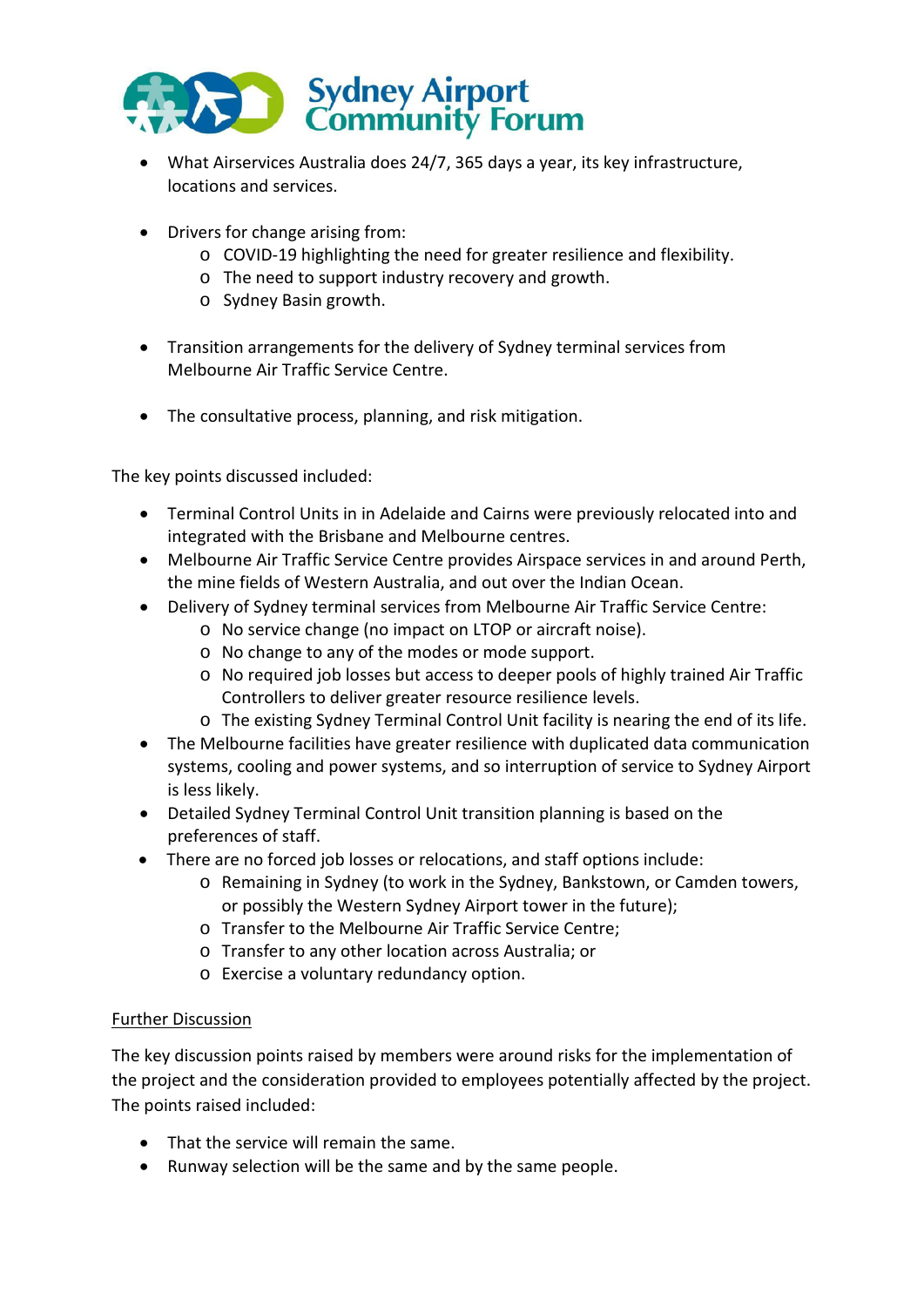

- Training and proficiency will be the same.
- Sydney tower is not moving.
- Only the Terminal Control Unit is moving.
- The underlying safety work has been done and signed off by CASA. This informed Airservices Australia decision.
- The remote provision of air services by NATS UK and Maastricht through Europe were referenced in terms of engaging with world's best practice by Airservices Australia.
- Airservices Australia has gone beyond the requirements of the Enterprise Agreement with potentially surplus staff being considered in isolation to any merit pool selection and will have a job anywhere they want despite overstaffing that might occur.

## **AGENDA ITEM 9 Aviation Community Advocate and the National Acoustic Laboratories (NAL) Review Study Update**

The Chair referred to his correspondence to the Deputy Prime Minister on the Aviation Community Advocate and the National Aviation Laboratories (NAL) review, and the response from the Deputy Prime Minister. The Chair's key points were:

- That regarding the NAL Review, the Deputy Prime Minister has asked SACF to engage with the Department to provide the Deputy Prime Minister with advice on the objectives, scope, process and indicative costs of the proposed survey. This work will include how an updated approach to the survey may impact on the continuing application of the Australian Noise Exposure Forecast flight path planning tool as the primary mechanism for the assessment of noise from airports nationally.
- That regarding the Aviation Community Advocate position, the Deputy Prime Minister asked SACF to work with the Department:
	- o To formulate terms of reference for an Aviation Community Advocate position with a focus on community advocacy.
	- o To establish an estimated cost for the role.
	- $\circ$  To use the terms of reference to inform the best mechanism for an approach to market to engage a suitable person for the role if the position is to proceed.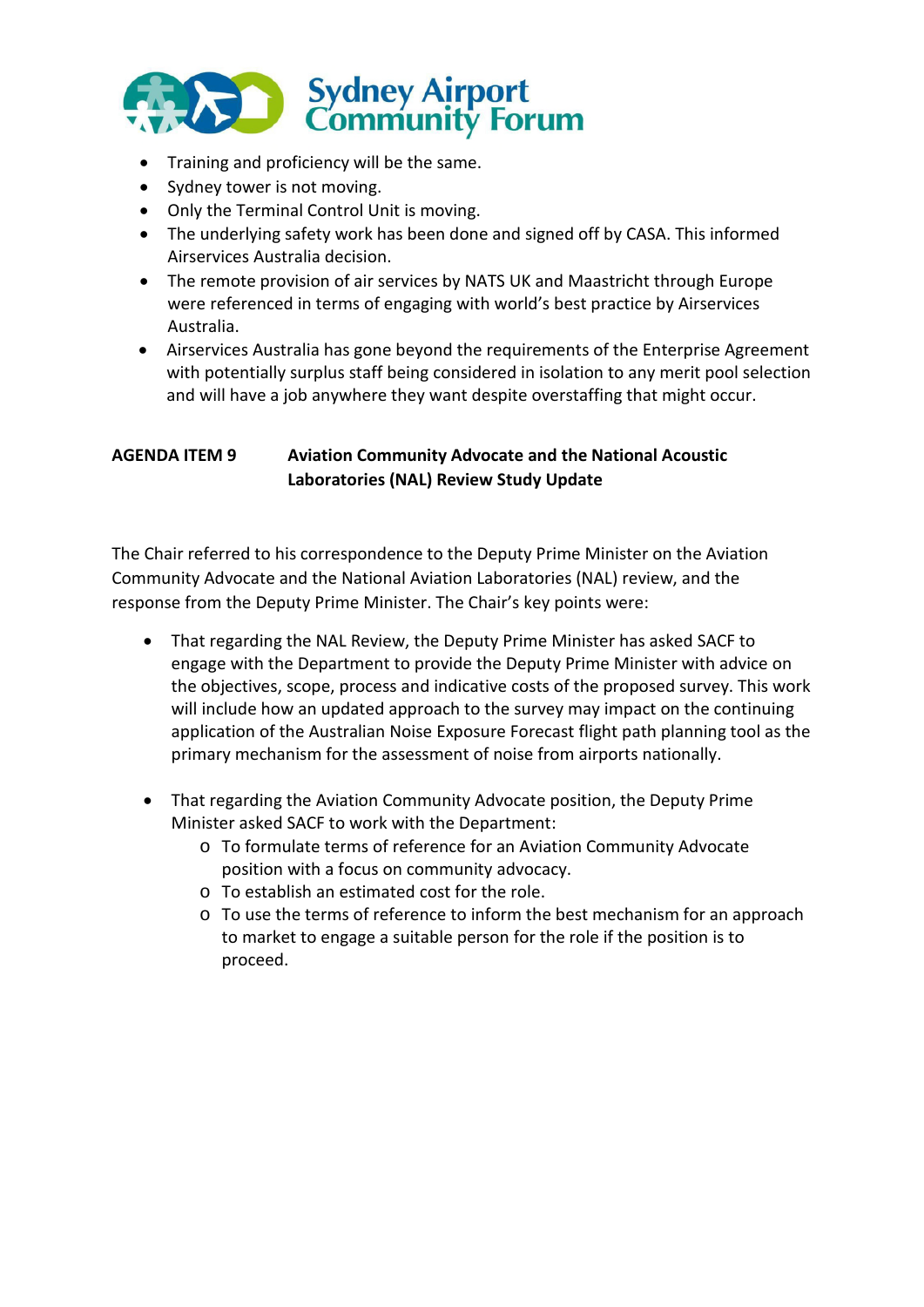

## **SACF WORKING GROUP**

The Chair asked:

- For volunteers to form a working group that will work with the Department on the NAL Review matters along with Airservices Australia so that advice can be presented to the Deputy Prime Minister.
- For volunteers to work with the Department on the terms of reference for the Aviation Community Advocate position.

John Clarke (nominee representing the Federal Member for Bennelong), Bob Hayes (SACF Community Representative for the North), and Maria Patrinos (SACF Community Representative for the West) volunteered to participate in the Working Group.

**Action Item 03/03** – The SACF Working Group to work with the Department and Airservices Australia on the NAL Review matters and in a similar vein to work with the Department on the Aviation Community Advocate matters.

## **AGENDA ITEM 10 Transport for NSW Update**

There was no update from Transport for NSW at this meeting.

## **AGENDA ITEM 11 Sydney Water Update**

Iain Fairbairn, Head of Wastewater and Environment, Sydney Water, provided an update on the environmental management plan for the work around Mill Stream which runs next to the airport. Topics of note included:

- The two wastewater pipes that cross under Airport enroute to the Malabar Waste Water Treatment Plant have overflow points located at Mill Stream.
- Reduction of the number and impact of wet weather overflows from this wastewater system to improve water quality and address odours
- The short and long term Environmental Management Plans for the Mill Stream overflows, as well as asset monitoring, water quality monitoring, and the South Western Suburbs Ocean Outfall Sewer (SWSOOS) dry weather capacity monitoring.
- Activity of the SWSOOS overflow points and subsequent clean-up activities:
	- o Over the last three months, there was one overflow event each month during July, August, and September.
	- o The August event was larger than the others.
	- o Some material was picked up after the August event. There was not a great deal of rubbish and there really wasn't any for the July and September events.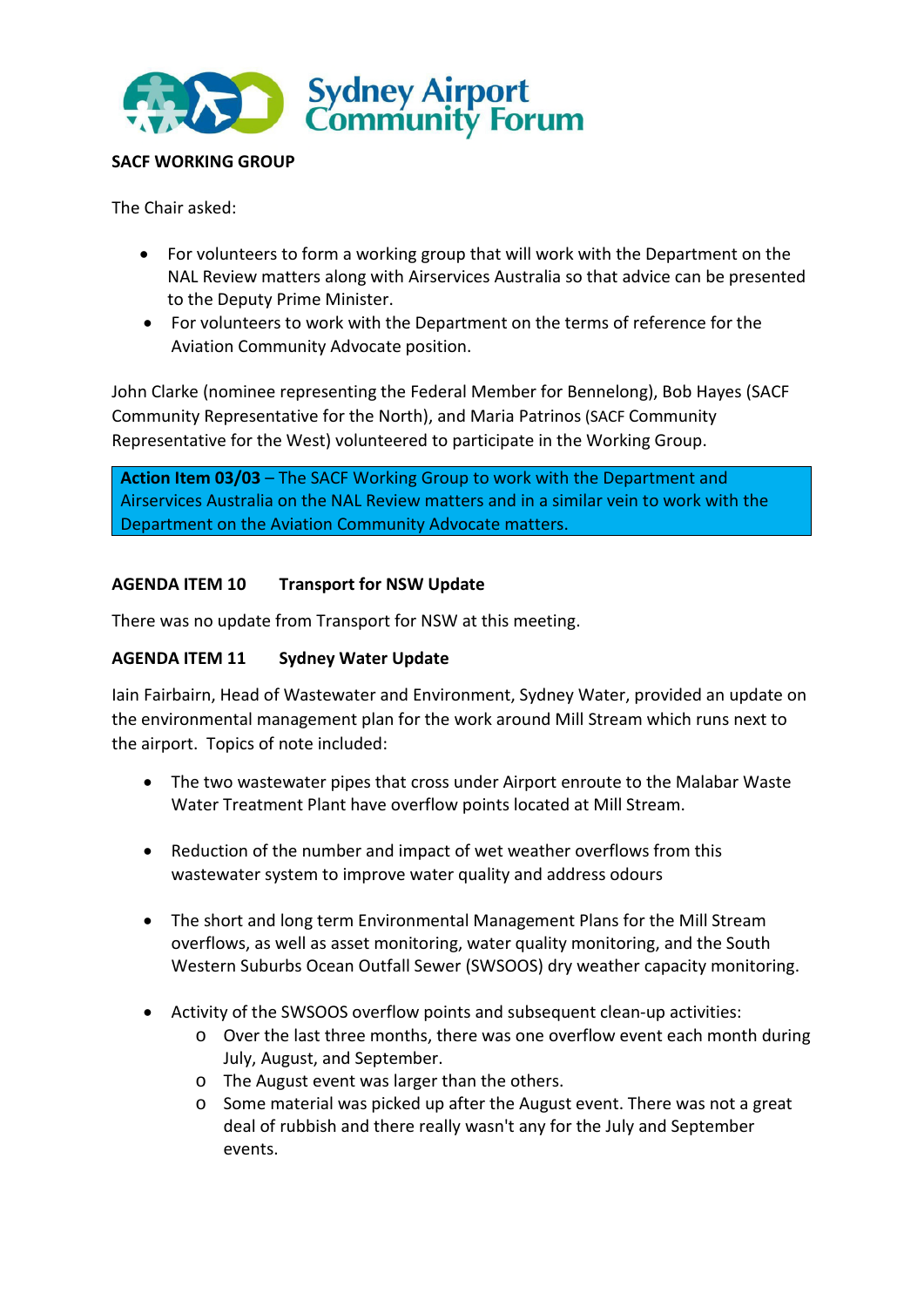

## **AGENDA ITEM 12 Drone and eVTOL noise and the growth of these types**

#### **of aerial systems**

Hugh Ross, Acting Director of the Department's National Emerging Aviation Technology Policy Section provided a presentation on the growth and noise regulation of drones and electric vertical take-off and landing vehicles (eVTOLs). Topics of note included:

## **Emerging Aviation Technologies**

Australia is one of the first countries to launch drone delivery commercial Services and is looking to be a leader in electric vertical take-off and landing vehicles (eVTOL).

 **Growth in the Sector**  Deloitte research last year shows the sector could grow to approximately \$14.5 billion over Australia GDP by 2040, with 5500 jobs per annum on average.

## **Drone regulation**

There is not the community acceptance of drones as there is for regular passenger aviation. Community expectation would require a robust regulatory environment that does not put undue regulatory burden on drone operators.

## **Drone noise:**

- o A description of drone noise.
- o Existing noise regulation and the long term approach to noise regulation taking into account flight routing and the use of automated unmanned traffic management systems.
- o The preferred approach is a three-tiered system that involves:
	- Exemption of low risk operation impacts such as in agricultural usage.
	- Self-assessment for minimal impacts.
	- **Departmental approval for significant impacts.**

#### Further Discussion

SACF members discussed whether:

- There will be the equivalent of flight paths or air corridors.
- Drones will operate in a vertical space.
- Monitoring of drone noise levels is done in the same way as for aircraft or by drone type and not monitored.

Hugh Ross made the following key points:

- The broader systems that manage drone traffic are still in development and ways are being looked at to measure cumulative noise impact, for example, over main thoroughfares.
- There is limited vertical headspace for drone operations currently. CASA can approve drones to fly beyond that altitude on a safety case assessment.
- Noise monitoring is currently done by drone type and is not monitored.

**Action Item 04/03** – Department to brief SACF on the growth in unmanned aerial systems as a standing Agenda Item.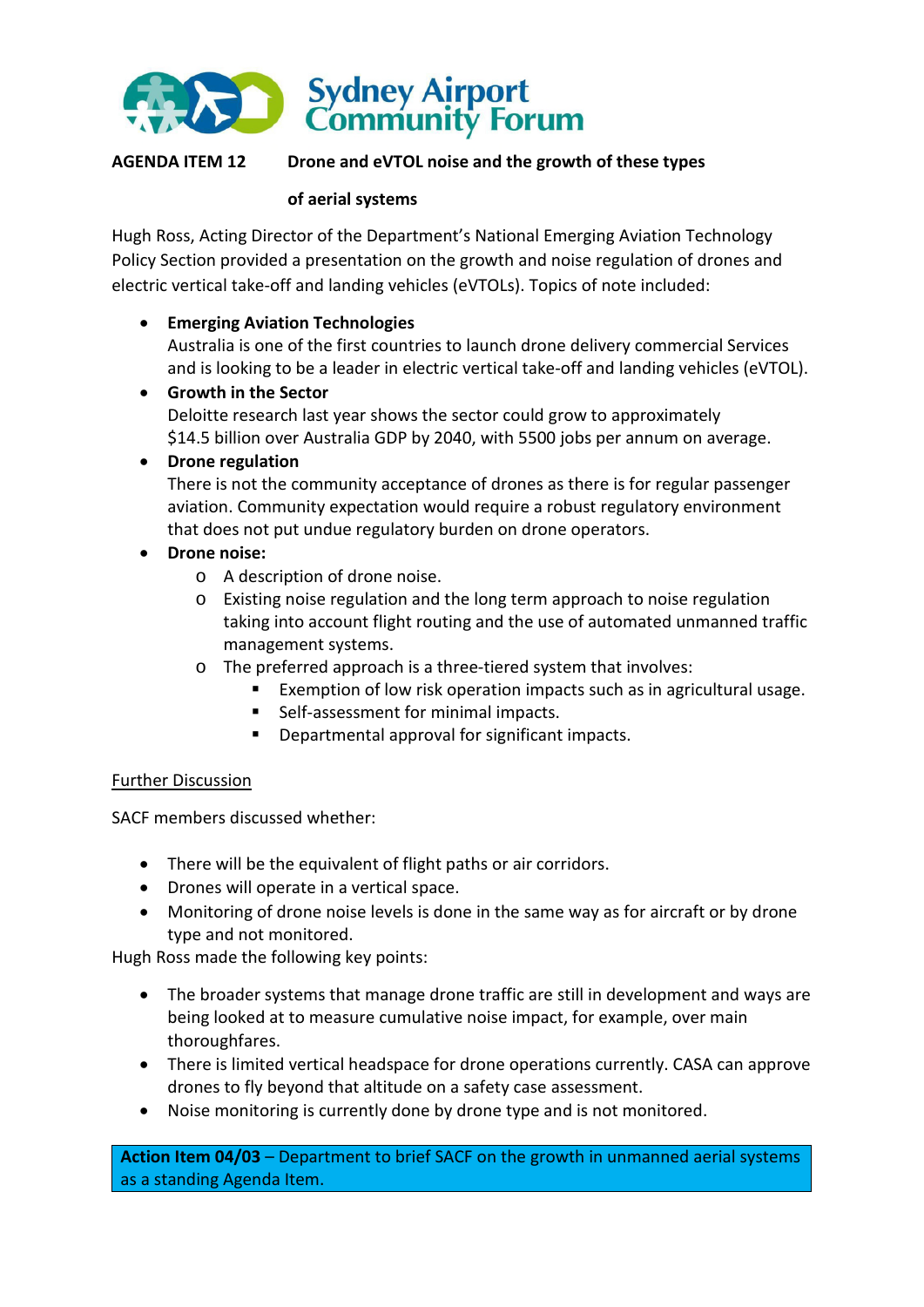

## **AGENDA ITEM 13 Community Question Time – Members of the Community**

Since SACF meeting 02/21, the SACF Secretariat received 9 questions from the community. These questions, and the answers provided, are listed below.

- 1. SACF minutes indicate Forum members strongly advocate the use of Sodprops. I would like to know if Forum members fully understand what the use of Sodprops means, especially in the sensitive late night period in the hour before curfew, for residents affected by departures under 34L flightpaths (mode 9 and Sodprops).
- 2. Do Forum members understand how Sodprops actually works?
- 3. Have they sought feedback from members of the public affected by the use of Sodprops and have they familiarised themselves with the number of late night departures that use 34L when Sodprops is operating?
- 4. Do they understand what it is like to not be able to go to sleep before 11pm, even if you have to get up at 5:30am for work, for up to 20 nights in a row?
- 5. In August, we had two sets of 7 consecutive nights of late-night noise with only one or two nights in between. This is the stressful, anxiety-building reality of Sodprops.
	- a. For questions 1 to 5, the Chair invited the SACF membership to provide responses from their own perspective.

Through the Chair, John Clarke asked that this be referred to the IMC as the appropriate place. The Chair agreed.

**Action Item 05/03** – The Secretariat to refer the Community Questions on Sodprops to the Implementation and Monitoring Committee for consideration.

- 6. Is the statement by the SACF Chair in the letter to Stuart Liddlell, the then acting General Manager of the Blue Mountains City Council (discussed at the SACF meeting on 12th August 2016) still valid and correct i.e. "the Blue Mountains is outside the operating area of LTOP, and the Blue Mountains City Council is therefore not eligible for membership?"
	- a. The Chair stated that his response remains correct. The Minister, in consultation with the SACF Chair, determines membership of SACF, which should be made up of a broad representation of areas affected by Sydney Airport operations. SACF is the forum for providing advice to the Minister and aviation authorities on the abatement of aircraft noise and related environmental issues at Sydney (Kingsford Smith) Airport, Sydney Airport Corporation and aviation authorities – in particular SACF is the main body for consultation on LTOP. The essence of LTOP is to provide a set of rules for aircraft use of the three runways in order to:
		- 1. Ensure safety.
		- 2. Ensure that the use of the runways can accommodate air traffic.
		- 3. Noise sharing.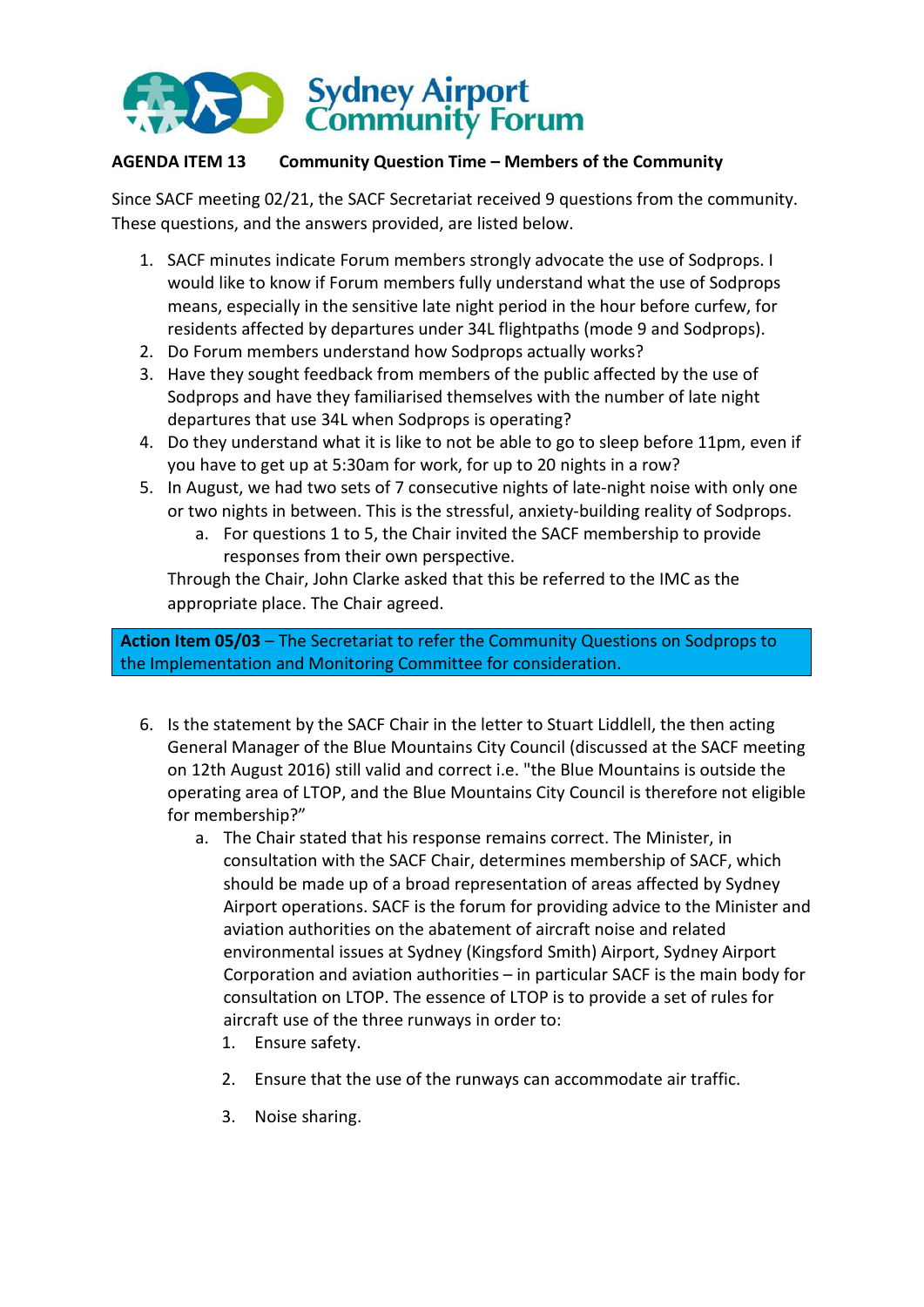

SACF members are made up of representatives from those areas most affected by aircraft noise generated from aircraft operations at Sydney (Kingsford Smith) Airport. The Blue Mountains and the Blue Mountains City Council are outside the flight modes designated under LTOP.

- 7. Does the legislated Long Term Operating Plan (LTOP) encompass the Blue Mountains, Hawkesbury, Penrith and other LGA's in a 167 kms circle in diameter from Kingsford Smith Airport?
	- a. Yes but please note the response to question 6.
- 8. Are the townships of Katoomba and Richmond within the diameter of the LTOP i.e. 167 km from Kingsford Smith Airport?
	- a. Yes but please note the response to question 6.
- 9. Is Western Sydney Airport located well within the LTOP and the Sydney Airport's associated airspace, at a distance of only 45 km from Sydney Airport?
	- a. Yes. Current advice to the Department is that flight paths and operations from Western Sydney Airport will not affect LTOP.

# **AGENDA ITEM 14 Low noise business jet operations at Sydney Airport**

## **during the curfew**

David Bell OAM, CEO of the Australian Business Aviation Association Inc. (ABAA) addressed the meeting about the ABAA's proposal dated the 29 October 2021. He sought in principle support from SACF for proposed changes to the Sydney Curfew Act that would allow heavier vehicle but quieter business jet aircraft to operate during curfew. Topics of note included:

- A fair and reasonable cap for approved business jet movements during the curfew.
- The annual cap be no less than 160 movements.
- The maximum take-off weight for approved business jets increase to 55 tons.
- Airbiz curfew noise modelling as provided to the Implementation and Monitoring Committee (IMC) on the 21 September 2021.
- That the noise contours are based on the BAE146, a mid-range business jet being the Falcon 2000, and the Gulfstream G650 which represents aircraft close to 55 tons.
- The G650ER or equivalent aircraft types which are getting close to 55 tons produce single event noise contours, either smaller than or similar to other aircraft already permitted to fly during the curfew.

## Further Discussion

Following David Bell's presentation, the Chair pointed out to members that: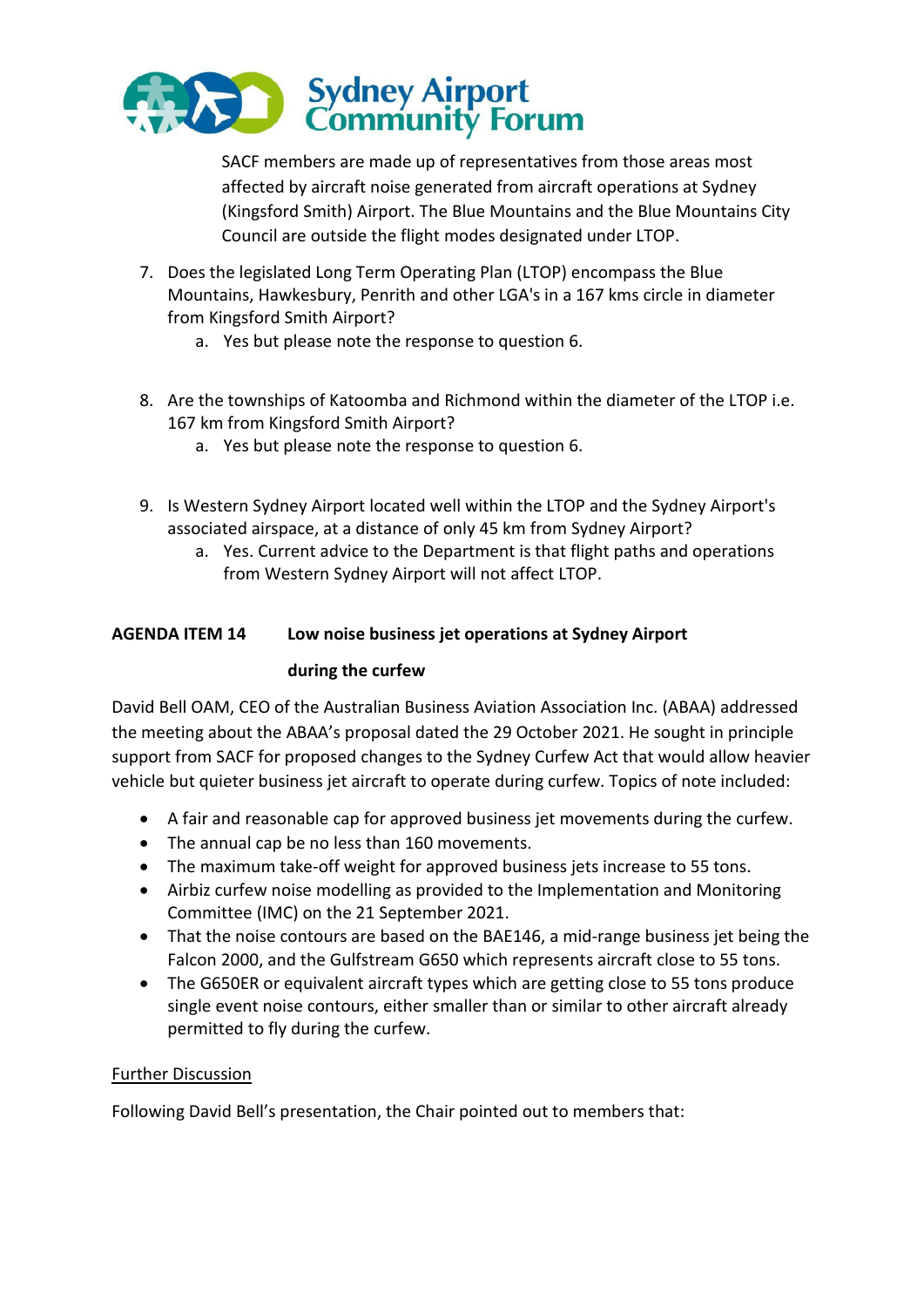

- In seeking SACF's in principle support, the ABAA can strengthen its case by stating that the body responsible for advising the Minister on noise related issues for Sydney Airport, supports the proposal.
- SACF support does not necessarily mean ABAA's case will be successful.
- ABAA's case will be more difficult to prosecute if it does not have SACF support.
- SACF members will have to be satisfied the risk of future noise complaints during curfew caused by increased business jet movements is low and justified.
- If SACF members provide in principle approval, then a request would be anticipated for The Chair to write to the ABAA indicating SACF support would be forthcoming.

Discussion between members that followed resolved that:

- The IMC is not yet in a position to report back to SACF on the ABAA's proposal.
- The complete ABAA presentation should be sent to the IMC Secretariat to be discussed at the next IMC meeting on 23 November 2021.
- The IMC may then be in a position make recommendations to SACF.

David Bell accepted from the Chair that SACF would wait for advice from IMC.

**Action Item 06/03** – SACF to await advice and recommendation from the IMC regarding its discussions around and consideration of the ABAA full presentation.

## **AGENDA ITEM 15 Department of Infrastructure, Transport, Regional Development and Communications Report**

Nik Wahi, Director, South West, ACT and NSW Airports and Noise Section, provided a Departmental update. Topics of note included:

#### **Key Point from Government**

As the country comes out of the pandemic, the Government's focus is changing from support to the aviation sector to its recovery. International travel is starting, with Sydney at the forefront and travel between New South Wales and Victoria has opened up. As vaccination rates increase, the rest of the country will move into similar phases of the Government's recovery plan.

#### **Overnight Freight Operations**

 On 10 September 2021, the Department approved Qantas to continue operating six additional freight only services per week during the curfew. The Department requested Qantas continue monitoring noise concerns and minimize noise impacts on surrounding communities by operating over Botany Bay as far as possible.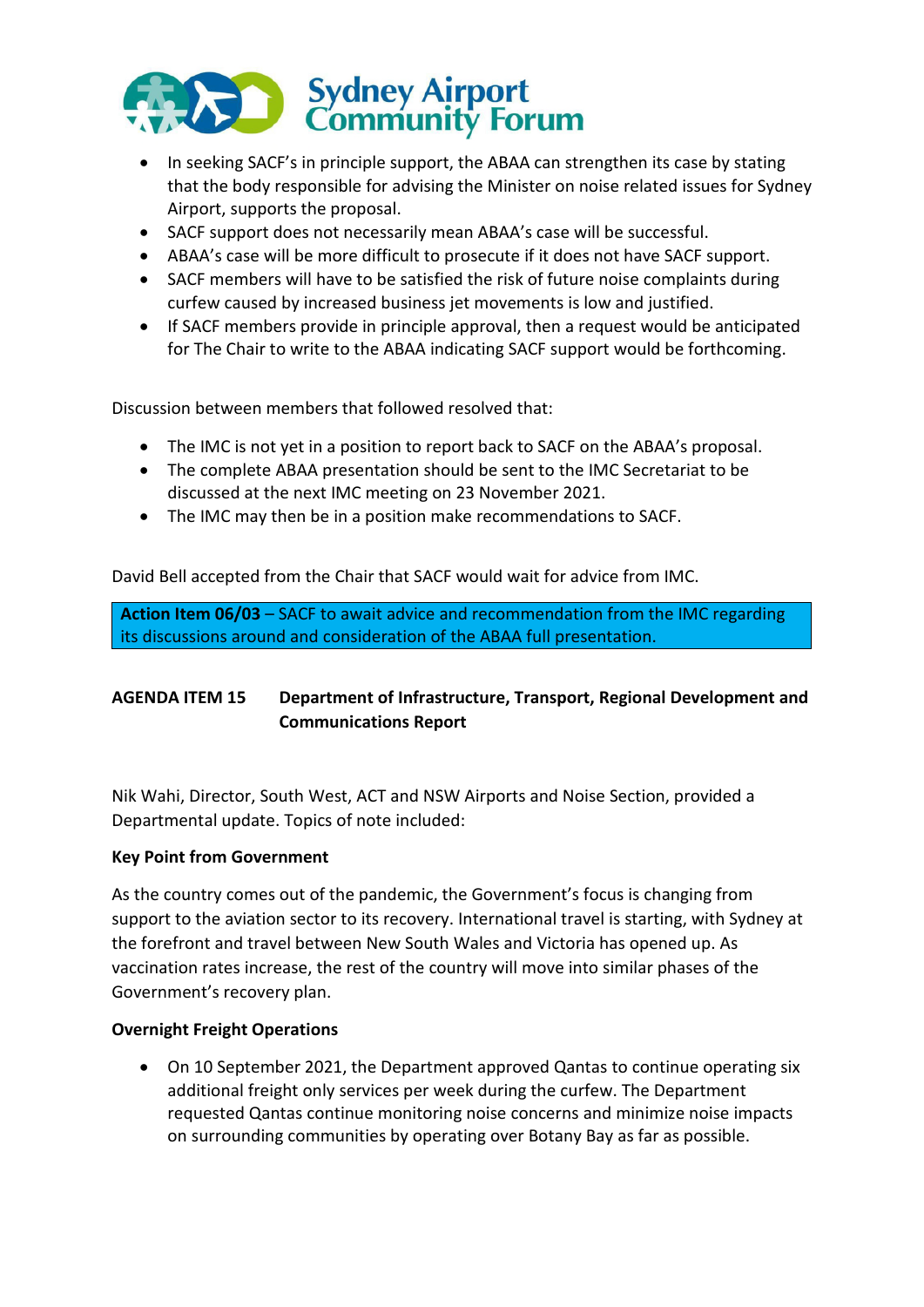

- The Department approved a dispensation which allowed freight operators to use the parallel runways during the 16R works for no more than 20 nights during the project period from 31 July 2021 to 21 November 2021.
- On 19 September 2021, the SACF Secretariat circulated to members a consultation paper from the Department on quota allocations for freight movements amongst freight operators. The consultation process closes on the 9 November 2021. The email address is [curfews@infrastructure.gov.au.](mailto:curfews@infrastructure.gov.au)

## **Government Support during the Pandemic**

Support provided to the industry was about \$5.3 billion.

## **Sunsetting of Regulations**

- In April 2024, some airport related regulations will sunset.
- A new team within the Department will review the regulations and consider opportunities to update and improve the provisions in regulations and instruments.
- Consultation papers will be written and circulated online and the SACF Secretariat will provide members with updates and ensure members have opportunities to provide comment during consultation activities.

## **Curfew Dispensation**

- Reports for the period from 1 April 2021 to 30 June 2021 and 1 July 2021 to 30 September2021 are included in the current meeting papers.
- From April 2021 to June 2021 there were 987 permitted freight aircraft movements.
	- o 11 curfew dispensations were granted.
	- o 202 movements were declared as emergencies.
- From July 2021 to September 2021, there were 2866 permitted freight movements.
	- o 29 curfew dispensations granted.
	- o 486 movements were declared as emergencies.
- Dispensation reports covering the period 17 October 2021 to 17 November 2021 were tabled in Parliament.
- Business jet curfew movements:
	- o From April 2021 to June 2021 there were 16 business jet curfew movements.
	- o From July 2021 to September 2021 there were 78 business jet curfew movements.

## **AGENDA ITEM 16 Other Business**

There was no other business raised by the members.

## **AGENDA ITEM 17 Date of Next Meeting**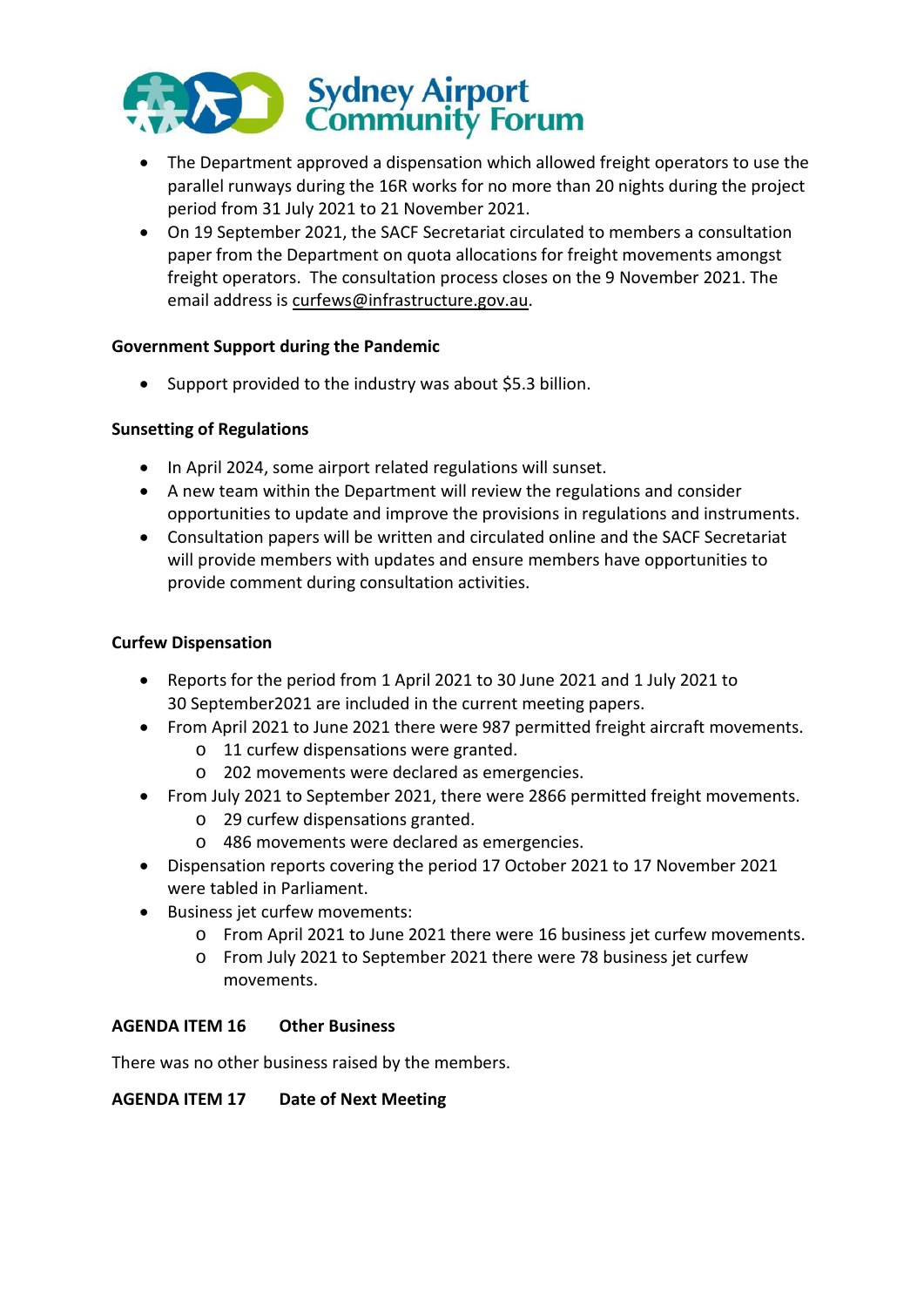

The Chair advised members present that the Secretariat will be in touch regarding the next meeting once the details have been finalised. The Chair thanked all members, presenters and observers for attending online and called the meeting to a close.

## Further Discussion

A discussion ensued regarding a SACF style forum for Western Sydney Airport Community. Maria Patrinos, Community Representative for the West, discussed the concerns of Tony Adamski, a resident of the Blue Mountains.

The topics included:

- Information on the development of the Western Sydney Airport, flight paths and things that will affect the residents.
- Overlaps between Western Sydney airspace and Kingsford Smith related airspace in the Long Term Operating Plan.

John Clarke, nominee representing the Federal Member for Bennelong, added that people are concerned about the impact of Western Sydney Airport. He implored the Department to consider putting in place a mechanism for people from Western Sydney to be heard and a forum in which they can hold those conversations.

The Chair put to the meeting that consideration should be given to writing to the Minister on this and asked if there was support for writing such a letter. Both Maria Patrinos and John Clarke replied in the affirmative.

**Action Item 07/03** – The Chair to write to the Minister to propose that the Department to put into place some mechanism to enable people from Western Sydney to have their have their voices heard.

The Chair concluded the proceedings with a goodbye and thankyou to all present.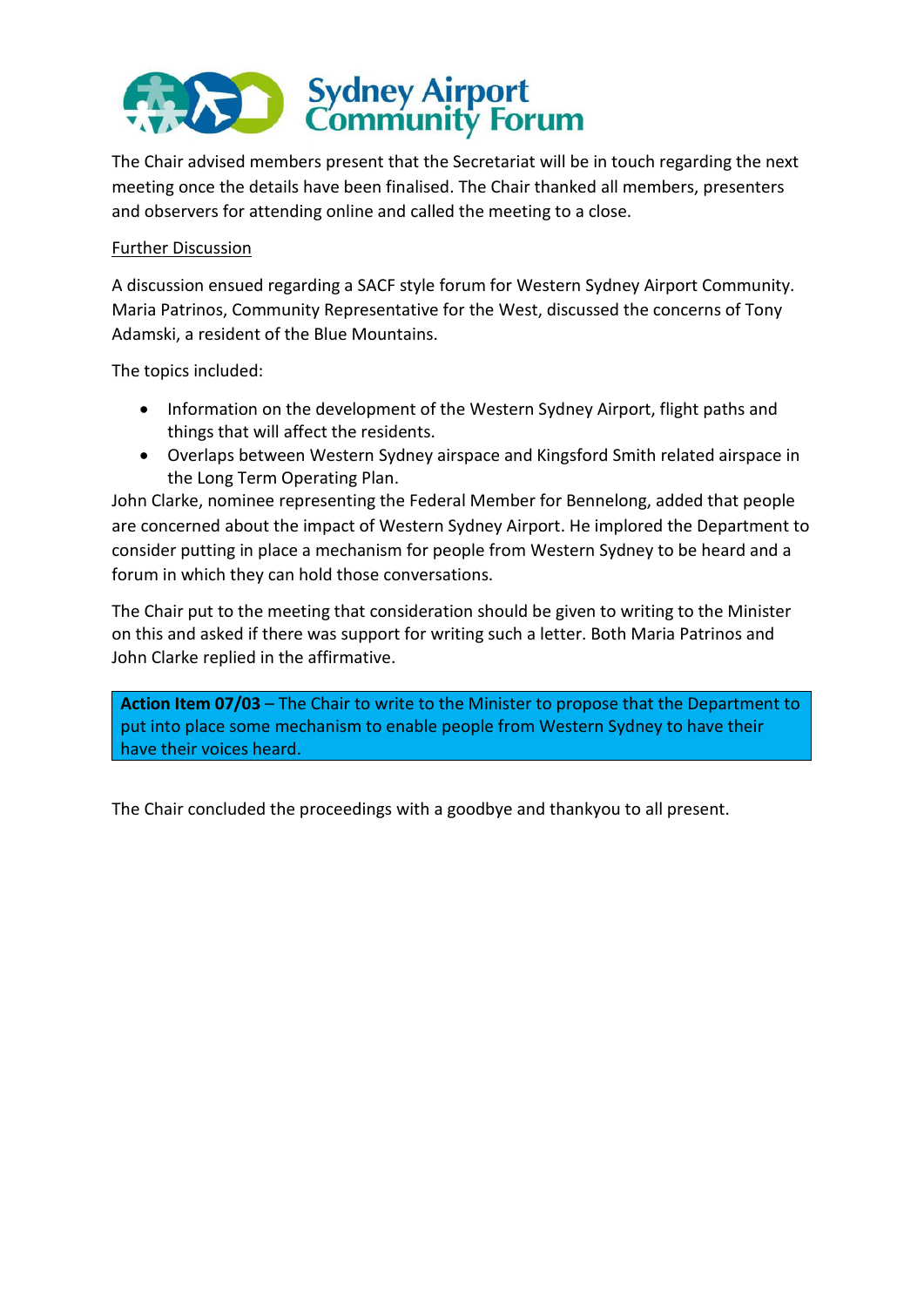

# Attendees

# **SACF Meeting 03/2021 – 5 November 2021**

## **MEMBERS Name Representing** John Alexander OAM MP Chair, Federal Member for Bennelong Bob Hayes Community Representative for the North Kevin Hill Community Representative for the South Maria Patrinos **Community Representative for the West** Matt Thistlethwaite MP Federal Member for Kingsford-Smith John Clarke Nominee representing the Federal Member for Bennelong Julie Adams **Nominee representing the Federal Member for Cook** Susanne Heath Nominee representing the Federal Member for Grayndler Jon Stewart **Nominee representing the Federal Member for Bradfield** Captain Rob Edney **Captain Rob Edney** Domestic Airline Industry – Virgin Australia Melinda Rohan Nominee representing the Federal Member for North Sydney Ken Welsh Nominee of the Inner West Council Barry Abrams **International Airline Industry - Board of Airline** Representatives of Australia Inc. (BARA) Ben Leeson **Nominee representing the Federal Member for Kingsford-**Smith Ted Plummer Nominee representing Sydney Airport

# **Department of Infrastructure, Transport, Regional Development and Communications**

| Nik Wahi      | Department of Infrastructure, Transport, Regional  |  |
|---------------|----------------------------------------------------|--|
|               | Development and Communications                     |  |
| David McMahon | Department of Infrastructure, Transport, Regional  |  |
|               | Development and Communications                     |  |
| Kylie Hayes   | Department of Infrastructure, Transport, Regional  |  |
|               | Development and Communications                     |  |
| Karl Nystrom  | SACF Secretariat, South West, ACT and NSW Airports |  |
|               | Section                                            |  |

## **Observers and Guest Presenters**

| <b>Name</b>            |                           |                        |
|------------------------|---------------------------|------------------------|
| Tony Adamski           | Community                 | Observer               |
| Duncan McComb          | CEO, The Holt Estate 1861 | Observer               |
| Belinda Fenner         | Community                 | Observer               |
| <b>Brendon Roberts</b> | Community                 | Observer               |
| <b>Terry Fulton</b>    | Airservices Australia     | <b>Guest Presenter</b> |
| <b>Timothy Gill</b>    | Airservices Australia     | <b>Guest Presenter</b> |